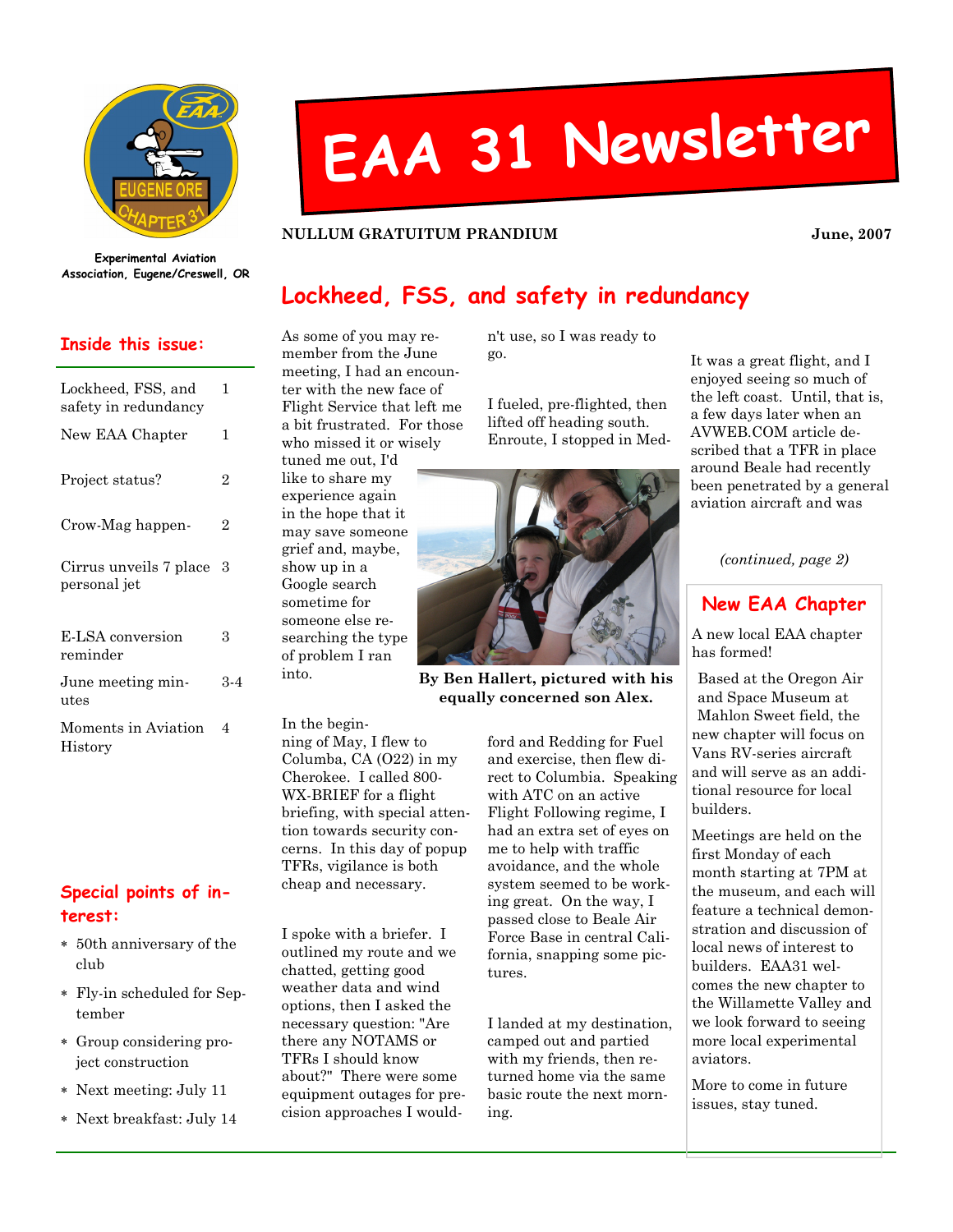# Lockheed, FSS, and safety in redundancy (continued)

almost involved in a mid-air with a drone.

My stomach dropped, and I suddenly became pale. TFR? And was \_I\_ a pilot that had violated a TFR? I looked for more information on the incident and couldn't find it, so I spent an almost sleepless night tossing and turning, wondering what had happened. I had called for a briefing, and I had asked for TFRs.

How could this happen?

ried.

briefer!

The next day, I found the text of the actual TFR itself. Sure enough, a 10NM TFR existed around Beale, from ground to space. I wasn't sure if I had come within 10 miles of Beale, but I sure could see it, so I was wor-

I continued reading, however, and

"ALL AIRCRAFT ENTERING OR EXITING THE TFR MUST REMAIN IN TWO-WAY RADIO COMMUNICA-

I suddenly realized that as a Flight Following user, I was in fact covered and had not, in fact, violated the TFR. I was very relieved for about 5 minutes before realizing something: There's a 50/50 chance that I'll use Flight Following on any long flight. Sometimes, I just like to enjoy nothing more than the drone of my Lycosaurus while sight-seeing my way back and forth. If I \_hadn't\_ decided to use FF, I could have inadvertently pierced a TFR, even after having ASKED the

found the following:

TIONS WITH ATC"

would be more appropriate, and a 'near

Current TFRs in Oregon, do you know all of them?

miss' would be the one that generates the NTSB accident report) with a drone. While there would be a certain irony to being killed by a robot, it's a fate I'd rather avoid, so this incomplete briefing (which made no mention of being deactivated on the week-

ends) could have put my life in danger.

Not only that, but I could have been killed, they mentioned a near-miss (Near miss? Seems like 'near hit'

what I learned? Don't just get the briefing, check online too if you can. California now typically has two TFRs, Disneyland and Beale. I've properly transited both now. Washington has MOAs and occasional TFRs, and the president can show up anywhere on short notice. But be careful with the new briefing system, and use the same care for redundancy that you do with instrument flight, eg redundant forms of data.

Your relieved friend in the air,

Ben

#### Project Status?

We'll begin maintaining a list of current project status reports, including planes being built, maintained, or just flown.

Please mail your current aircraft or project info to ben@vipmail.com

## Experimenta<sup>l</sup> Aviation Association, Eugene/

President: Dave Petersen Email: aristotelian1@msn.com Phone: 344-3200

Vice-president: Ben Hallert Email: ben@vipmail.com Phone: 285-0041

Treasurer: Randy Stout Email: rjstout@comcast.net Phone: 343-4252

Meetings are held on the first Wednesday of each month at 7PM, with dinner starting about an hour earlier.

Monthly pancake breakfasts are held on the second Saturday of the month, usually around 9AM in the morning.

Founded in 1957, EAA Chapter 31 is one of the oldest Experimental Aviation Association chapters running. Located on-airport at 77S Creswell, OR, follow the Snoopy sign to find the clubhouse.

http://eaa31.org/

## Crow-Mag Happenings

(Note from editor: Due to a spectacular mis-use of time and poor scheduling on my part, I neglected to call Phil W. for a status update on Crow-Mag until it was too late With sincere apologies and the promise to buy a calendar so this doesn't happen again, Ben.)

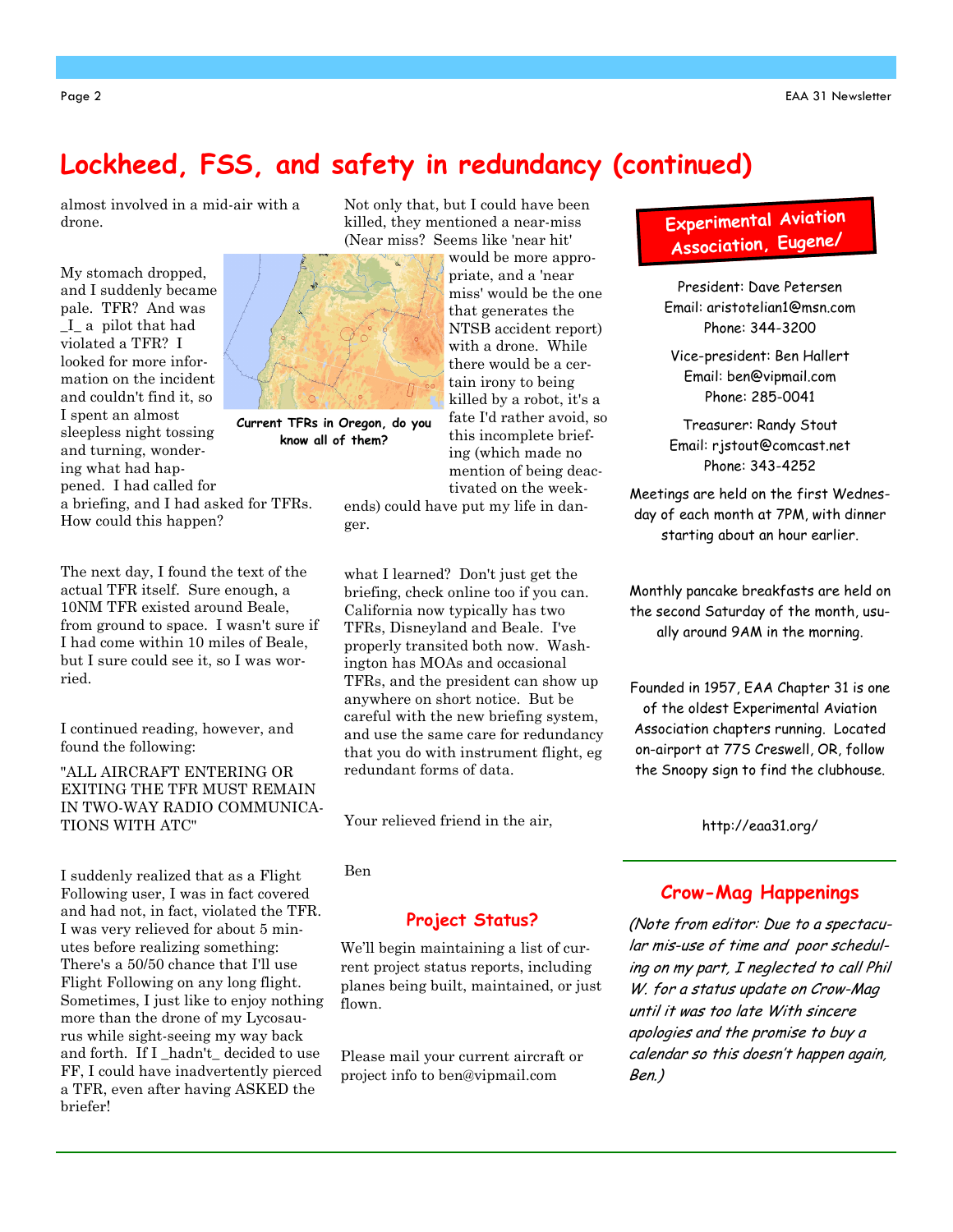# Cirrus unveils 7 place personal jet

Cirrus Design has unveiled a new 'Personal Jet', and will market it as the cheapest jet available. Powered by a Williams FJ33-3, the plane will seat seven and cruise at roughly 300kts.

As with other Cirrus aircraft, it will be equipped with a ballistic parachute system for use in emergency. Because of unique challenges inherent in a plane of this configuration, the chute will deploy through the windshield and should offer an exciting experience when fired.

Cirrus is currently taking \$100,000 deposits and they have a certification target of 2010.



# E-LSA Conversion Reminder

Individuals converting aircraft into an experimental light-sport aircraft (E-LSA) have until January 31, 2008, to complete the E-LSA registration, the E-LSA airworthiness inspection, and the E-LSA certification process. The FAA will guarantee that your registration and certification packet will be reviewed and your E-LSA aircraft inspected in sufficient time to meet the January 2008 deadline if applicants

meet three deadlines.

The chapter has a conversion kit available, inquire about it at the next meeting if you might need it.

Remember, if you're flying a fat ultralight or other UL Trainer, it will be worth its scrap value only once the deadline is past and will no longer be legally flyable if it has not been properly converted.

 Time is growing short, and the options for the owner of such a vehicle will rapidly become limited. If you know any ultralight pilots outside of the chapter that may not be aware of this, consider forwarding a copy of this to them.

## June meeting minutes

June 6th, 2007 Meeting

The meeting started with our great hamburger/hotdog/Chili Bar-B-Q party at 6:00.

Meeting called to order at 7:10 PM by President Dave Petersen with V.P. Ben Hallert and Sec./Tres. Randy Stout present. 22 members and guests were in attendance. Jeff Clark the credit manager at Kiefers was a guest and potential member. He is building an RV. Welcome!!

Ex-President Bruce Curtis reminded everyone about the regular breakfast that Chapter 31 holds monthly, and the date this month will be 6/08/07. (It is the 2nd Saturday (the 14th) for those who are already planning July)

Pres. Dave asked anyone with aviation pictures of interest to send them to the web site. Also, send any articles you may have or make on the 50th anniversary of the club.

The Roseburg Air Fair will be held on June 29th this year. Unfortunately, this is the same weekend as the Golden West Fly In, so you gottta make a choice.